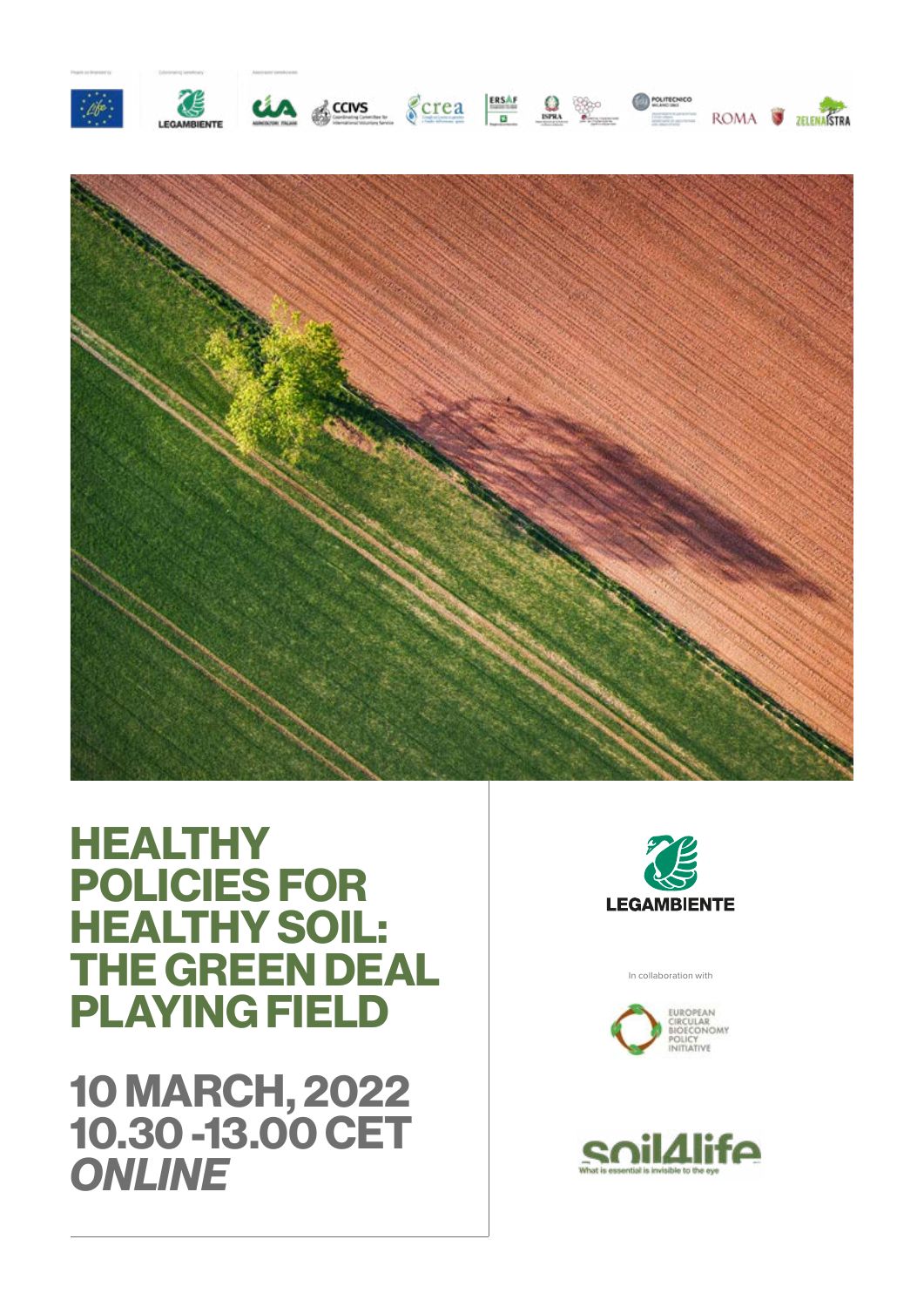# **INTRODUCTION**

The new Soil Strategy presented by the European Commission does not only update the measures and targets of actions already taken, but requires a change of vision: Europe must protect its soils and must determine the conditions for keeping soils 'healthy'. This is not the case today: at least two thirds of Europe's soil is not in a healthy condition.

Traditionally, soil has followed the historical course which led to the formation of modern States, the borders of which have until now constituted a limit to EU intervention in the soil sphere, in contrast to other environmental issues such as water or air quality.

However, the founding treaties of the EU refer to the principle of subsidiarity, and subsidiarity requires not a subtraction, but a sharing of responsibilities: in order to ensure long-term food security, to protect the biodiversity that soils host, the ability to manage mineral nutrient cycles and water flows and quality, a shared effort at a European scale is required to combat degradation agents, starting with the management of organic matter, on which the soil's health depends and reaching into soils' ability to prevent the adverse effects of climate change. A European strategy for healthy soils cannot be effective without the definition of targets, and a road map to achieve them.

For this, a steering is needed and it must be carried out by the EU, through regulative instruments that bind all players to comply with the agreed rules, taking into account the roadmap of strategies that depend on soil services: soil health is also in fact central to the development of the circular economy, climate mitigation and adaptation, halting biodiversity loss, stopping pollution, implementing sustainable food systems.

It is no exaggeration to say that soil is both a playground for ecological transition and a natural, basic resource essential for its implementation. However, soil resources in Europe have become dramatically scarce, so much so that Europeans have to rely on soil from third countries even to produce the essential raw materials required by the food processing industry, in many cases contending with the primary needs of indigenous peoples: soil is also a major geopolitical issue.

The implementation of the Soil Strategy is a priority and urgent challenge, and requires a joint effort of which the Healthy Soil Law and the call for shared responsibility of all 27 EU countries must be part.

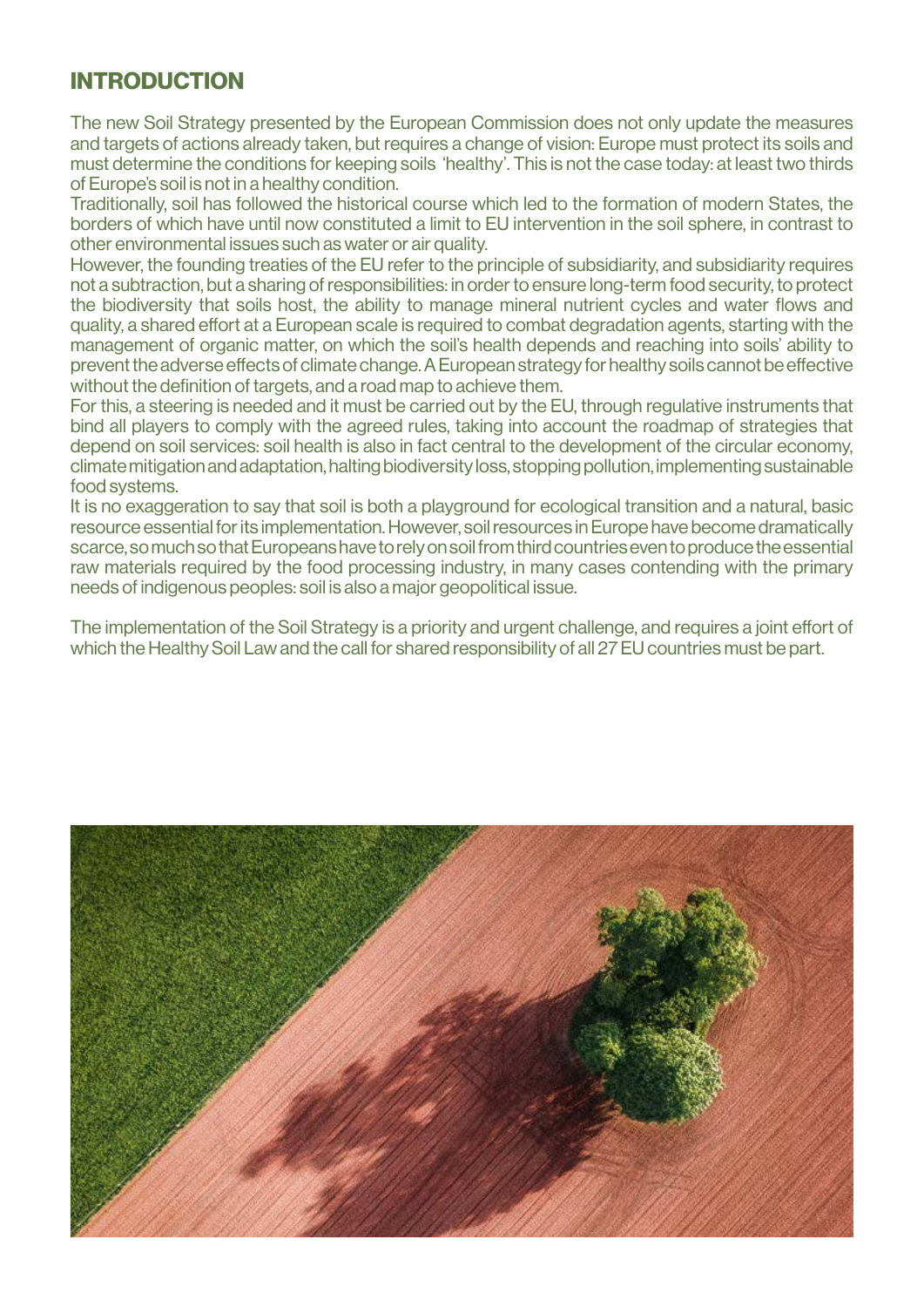### **PROGRAM**

## **WELCOME AND INTRODUCTION**

Damiano Di Simine - Soil4life project, **Legambiente** *Setting the scene*

### **KEY NOTE SPEAKERS**

Martin Hojsik - MEP *Soil protection in the European Parliament debate*

Humberto Delgado Rosa - Director Biodiversity DG Envi. D *The challenges of the new soil strategy*

Nathalie Sauze-Vandevyver - Director, Directorate-General for Agriculture and Rural **Development** *A soil deal for Europe*

### **PANEL CONTRIBUTIONS AND DISCUSSION**

Lara Fornabaio - Client Earth *Soil between global commitments, EU regulations and national responsibilities*

Luca Montanarella - JRC *Soil health: define a set of common indicators for the monitoring of the diversity of European soils*

Bram Moeskops - IFOAM *Soil protection in the agroecological transition*

Claire Chenu - INRAE/AGROPARIS TECH France, Coordinator of the European Joint Programme SOIL

Celia Nyssens - EEB *Carbon Farming, opportunities and Risks for agriculture and the Circular Economy*

Allan Buckwell - RISE Foundation *Europe, soil protection and the 2030 Agenda*

### **CONCLUSIONS**

Sergio Ponsá Salas - Director ECBPI - BETA Technological Center, Barcelona *Soil at the heart of the responsible development of the bioeconomy value chains*

### **DAVID NEWMAN - MODERATOR**

**CLICK** *[HERE](https://docs.google.com/forms/d/e/1FAIpQLScOS5WPy8VEJycYNz-IvC7jc-y05UwV7CrGQUKlP_-4Me4pyg/viewform)* **TO REGISTER**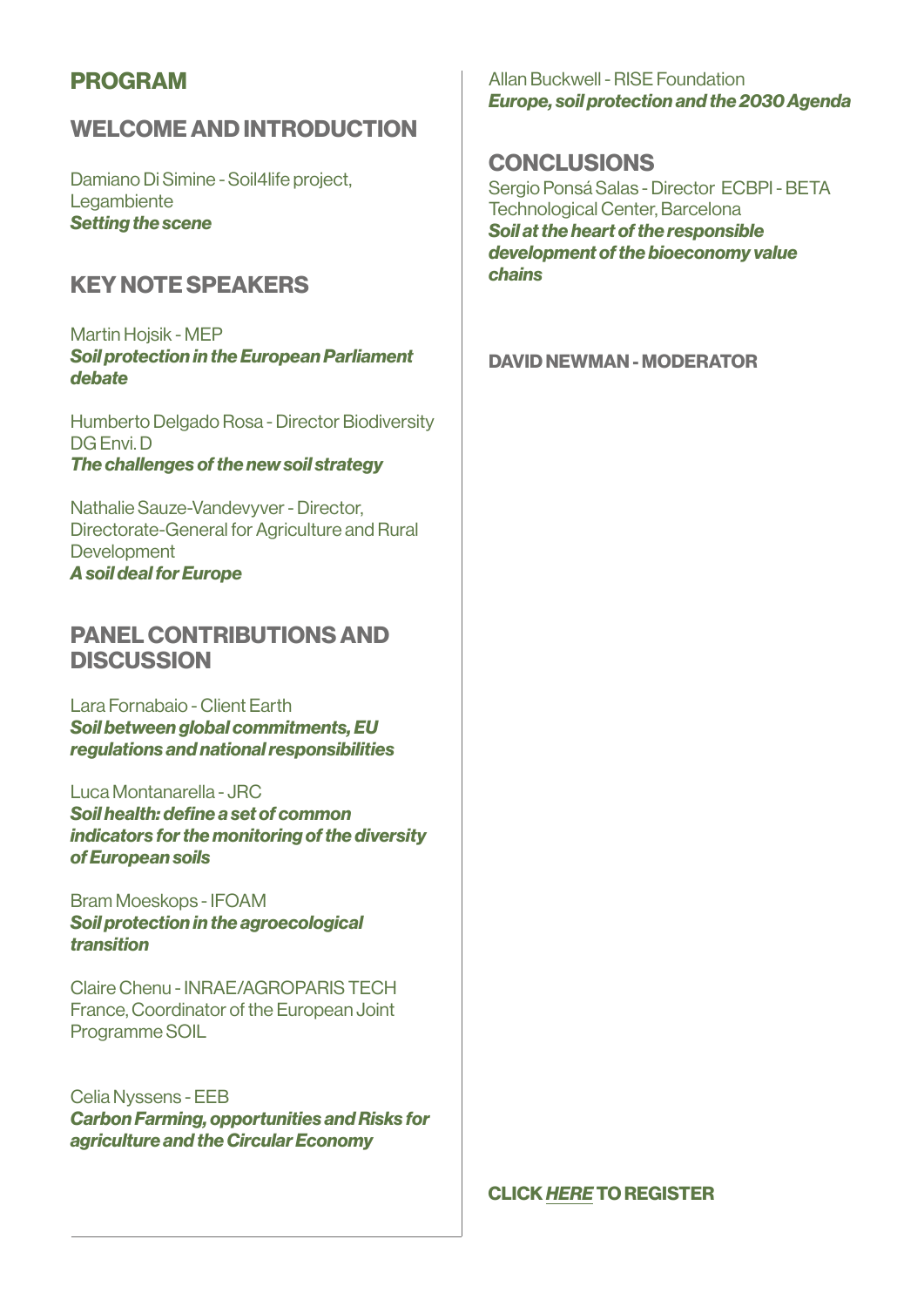



**CLAIRE** 

**BUCKWELL** 



**HOJSIK HUMBERTO DELGADO ROSA ALLAN**

#### **Allan Buckwell**

Allan was Prof of Agricultural Economics, Wye College (then Imperial College) London, 1984-99, and Policy Director at the Country Land and Business Association (CLA) 2000-2011. He specializes in European rural and food policy, especially the CAP, trade, technology, environment and structural change in farming. Since a spell in the Analysis unit of DG Agri in the European Commission 1995/6 his principal interest is balancing the food production and environmental land management roles of agriculture in Britain, Europe, and indeed, globally.

He is currently an Associate in the Institute for European Environmental Policy Brussels, and acts as research Director at the RISE Foundation Brussels. His two most recent RISE papers are: "Where is the Safe Operating Space for EU Livestock?" and "Crop Protection and the EU food system, where are they going?" He published a paper in 2020 for the Worshipful Company of Farmers entitled "UK food and agriculture post-Brexit", and his most recent IEEP publication with David Baldock is "Just Transition in the EU agriculture and land use sector".

#### **Claire Chenu**

Claire Chenu is research director at INRAE (French National Research Institute for Agriculture, Food and Environment) and consulting professor of soil science at AgroParisTech. Her research, at Ecosys research unit, deals with soil organic carbon: dynamics, stabilization processes and the effect of cropping practices on soil C stocks.

In 2019, she was the European Geosciences Union soil science medallist and she received the Inra Lifetime Achievement Award. She is involved in the science-policy-practice interface and in awareness raising activities on soils. She is a member the Scientific and Technical Committee of the 4 per 1000 initiative. She coordinates the EU H2020 European Joint Programme SOIL: "Towards climate-smart sustainable management of agricultural soils".

#### **Humberto Delgado Rosa**

Humberto Delgado Rosa is the Director for Biodiversity, DG Environment, European Commission. Previously he was Director for Mainstreaming Adaptation and Low Carbon Technology in DG Climate Action. He is experienced in European and international environmental policy, particularly in biodiversity and climate change issues. He served as Secretary of State for the Environment of the Portuguese Government from March 2005 to June 2011. Between 1995 and 2002 he was an advisor for environmental matters to the Prime-Minister of Portugal. He holds a PhD in Evolutionary Biology. H. Delgado Rosa was born in Lisbon in 1960.





**LARA FORNABAIO DAMIANO DI SIMINE MARTIN**

#### **Damiano Di Simine**

Scientific coordinator for Legambiente of the Soil4life project. He's from Milan, born in 1967 and a family man, with studies in chemistry and biology and a PhD in food biotechnology. He has worked on protected areas and territory, especially in mountain environments, and chaired the Italian committee of CIPRA (International Commission for the Protection of the Alps) in the early 2000s. He has long collaborated with Legambiente Lombardia, of which he was president between 2006 and 2015. He was the initiator of the European citizens' initiative Peole4Soil and is now one of the national coordinators of the scientific office, with responsibility for soil issues and EU agricultural policy.

#### **Lara Fornabaio**

Lara Fornabaio leads ClientEarth's work on agriculture, shaping the team advocacy and litigation strategies. She mainly focuses on the EU Common Agricultural Policy (CAP), advocating for a new subsidy system that rewards farmers to transition towards environmental positive farming practices. She oversees the work on sustainable food system and soil protection and supports the team in bringing legal challenges aimed at better implementation and enforcement of environmental laws tackling pollution from agricultural sources.

Before joining ClientEarth, Lara worked for the International Training Centre of the UN International Labour Organisation and was an intern at the Centre for International Environmental Law in Geneva. In ClientEarth, she first worked as a lawyer within the Chemicals team and then she contributed to the development of the agriculture team, which she leads since November 2020. Lara holds a PhD in EU Food Law from the University of Ferrara (Italy) and has carried out research in several countries, including The Netherlands (Wageningen University – Law and Governance Group), France (University of Nantes – Droit et Changement Social), and Switzerland (Swiss Institute for Comparative Law). Lara has presented her research in prestigious international academic settings, including Oxford University, Berkley University, Graduate Institute of International and Development Studies in Geneva. She has researched in a variety of legal and multidisciplinary domains, from sustainable food systems, to governance studies and indigenous law.

#### **Martin Hojsik**

Martin Hojsík is a Slovak MEP from the Renew Europe Group. In the European Parliament, he focuses among others on the soil protection, chemical policies, including pesticides, circular economy, pollinators protection, climate and sustainable financing. Hojsík has a longstanding experience in matters of environmental protection and climate change. He is an active MEP in tree committees (ENVI, ITRE, BUDG). He initiated Resolution on Soil Protection in the European Parliament and currently serves as the rapporteur for the POPs Regulation review and shadow rapporteur for review of LULUCF Regulation. He is also the official contact point for the ECHA.

Over the past 25 year, he worked in a number of international organizations including Four Paws, Action Aid or Greenpeace International. He studied genetics at the Comenius University in Bratislava.